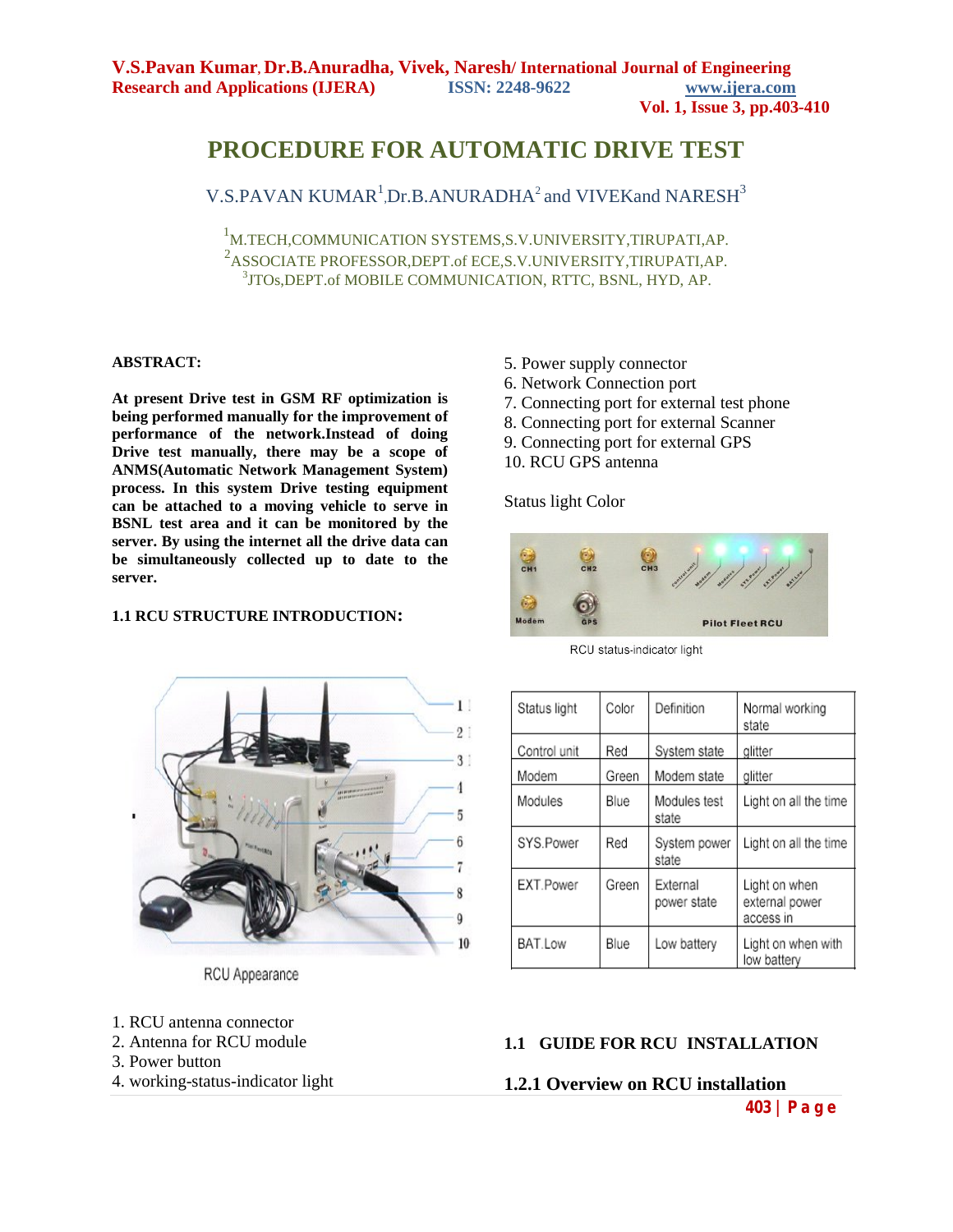**Vol. 1, Issue 3, pp.403-410**

Generally, we place RCU on vehicle to proceed with outdoor test automatically. However, to ensure the stability of test performance, you are required to install and debug RCU before putting it into normal practice.

1. Make sure all the accessories have been wellprepared, such as GPS antenna, test module antenna, power supply cable, SIM card, UIM card and vehicle.

- 2. Antenna connection
- 3. Placing SIM/UIM card
- 4. Placing RCU

## **1.2.2 RCU antenna installation**

1. Five antenna connectors placed on the top left of RCU, the three of which marked with GPS, MODEM, GSM respectively.

2. Check if antenna connectors are all good without any block of each eyelet.

3. Insert antenna into corresponding eyelet and tighten it.

4. Make sure antenna installation are all tight joints.

5. The proper interval between antennas shall be less than 20mm.

## **1.2.3 Placing SIM/UIM card**

1. Remove the slot cover at the bottom of RCU to show six SIM/UIM card slot in push-pull way.

2. Insert SIM/UIM card into the popped card slot.

3. Replace the popped card slot to fix SIM/UIM card successfully.

SIM/UIM card slot



SIM/UIM card slot

## **1.2.4 Guide for Placing RCU**

1. make sure the vehicle can run well and with stable power supply of 12V.

2. Steadily Place the well-configured antenna and RCU equipped with SIM card into test vehicle to against humidity, dusty and harsh environment.

3. Attach RCU antenna to antenna bracket outside vehicle to achieve a better fix.

4. Connect power supply cable.

5. Plug power source in cigar lighter to realize power supply.

6. Switch on power supply to begin test.

## **2. RCU CLIENT**

RCU Client is a type of software used to operate RCU by specific data cable. It possesses the following characteristics:

. Check the settings of RCU test devices

. Read, delete, save and send test data files in RCU,

. Control RCU to stop collecting data and to reset

. Update RCU

. Read ESN of CDMA handset and write MIN

### **2.1 PREPARATIONS**

#### **2.1.1 Data transmission port**

RCU is connected directly to the network card in PC using standard network wire by data transmission port.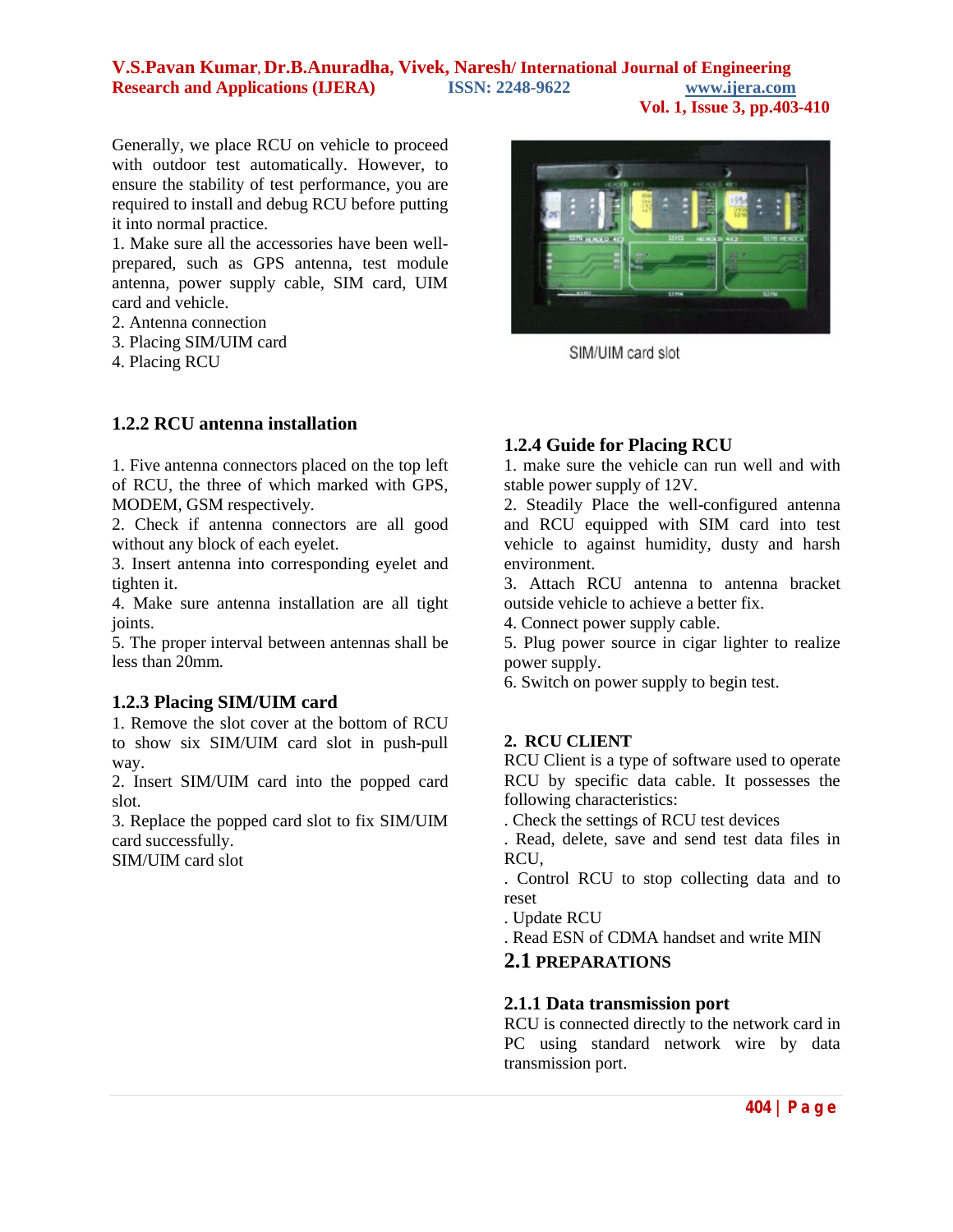

#### **2.1.2 Run RCU Client**

Click Start----Program File---Pilot Fleet---RCU Controller---

RCU Client to pop up the following figure.

| <b>WECT</b> Controller          |                                           |                       | $\Box \Box$ |
|---------------------------------|-------------------------------------------|-----------------------|-------------|
| 219.198.245.12                  | Stop   Reset   Update                     | Data Server 127.0.0.1 | 9002        |
| Project Data Configuration CDMA |                                           |                       |             |
| RCU Project                     |                                           |                       |             |
|                                 | ROU D: 0000000000000000000000000000000000 |                       |             |
| Get config                      |                                           |                       | ó           |
| Write cently                    |                                           |                       |             |
|                                 |                                           |                       |             |
|                                 |                                           |                       |             |
|                                 |                                           |                       |             |
|                                 |                                           |                       |             |
|                                 |                                           |                       |             |
|                                 |                                           |                       |             |
|                                 |                                           |                       |             |
| Load.                           |                                           |                       |             |
| Save                            |                                           |                       |             |
|                                 |                                           |                       |             |
| Dear                            |                                           |                       | Ŵ           |

### **2.1.3 Change RCU IP**

It is necessary to change RCU IP address to make communications smooth when data files are transmitted directly between RCU and PC. Go to Local Connection---Properties---Internet Protocol (TCP/IP) to open below figure. The default IP is set as 219.198.245.200 .

| You can get IP settings assigned automatically if your network supports.<br>this capability. Otherwise, you need to ask your network administrator for |
|--------------------------------------------------------------------------------------------------------------------------------------------------------|
|                                                                                                                                                        |
|                                                                                                                                                        |
|                                                                                                                                                        |
| 219 . 198 . 245 . 200                                                                                                                                  |
| 255.255.255.0                                                                                                                                          |
| Call College College<br>$\sim$                                                                                                                         |
| Obtain DNS server address automaticaly                                                                                                                 |
| · Use the following DNS server addresses:                                                                                                              |
|                                                                                                                                                        |
| ×.<br>$\sim$                                                                                                                                           |
|                                                                                                                                                        |

#### **2.2 RCU CLIENT CONTROL RCU**

This section is major to guide how to control RCU by using RCU Client, including stop testing, reset RCU and update RCU.

| 219.198.245.12<br>Stop                                      | Reset   Update                                                                      | 9002<br>Data Server 127.0.0.1 |
|-------------------------------------------------------------|-------------------------------------------------------------------------------------|-------------------------------|
| Project Data   Configuration   COMA                         |                                                                                     |                               |
| General<br>Host:<br>Port:<br>Voice Test<br><b>Ecot Test</b> | Dial Up Connection<br><b>Phone:</b><br>User:<br>Pawword<br>AFN:<br>PAP Authenticate | Device                        |
| Devices                                                     |                                                                                     |                               |
| Device ID                                                   | Device Type                                                                         | Voice Test                    |
| Begin Time                                                  | Test Plan                                                                           |                               |
|                                                             | Text Time                                                                           | Long Coll                     |
|                                                             | Dial Number                                                                         | Tdle Test                     |
|                                                             | Dwetenlat                                                                           | EDMA Dial-Up Mode:            |
|                                                             | $ d_1(z) $                                                                          |                               |
| Read                                                        |                                                                                     | Wike                          |

### **2.2.1 Stop top testing**

Enter the IP address of the connected RCU in the box of top left corner, then press stop to terminate testing seen in above figure.

## **2.2.2 Rest RCU**

Enter the IP address of the connected RCU in the box of top left corner, then press Reset to restart RCU.

## **2.2.3 Update RCU**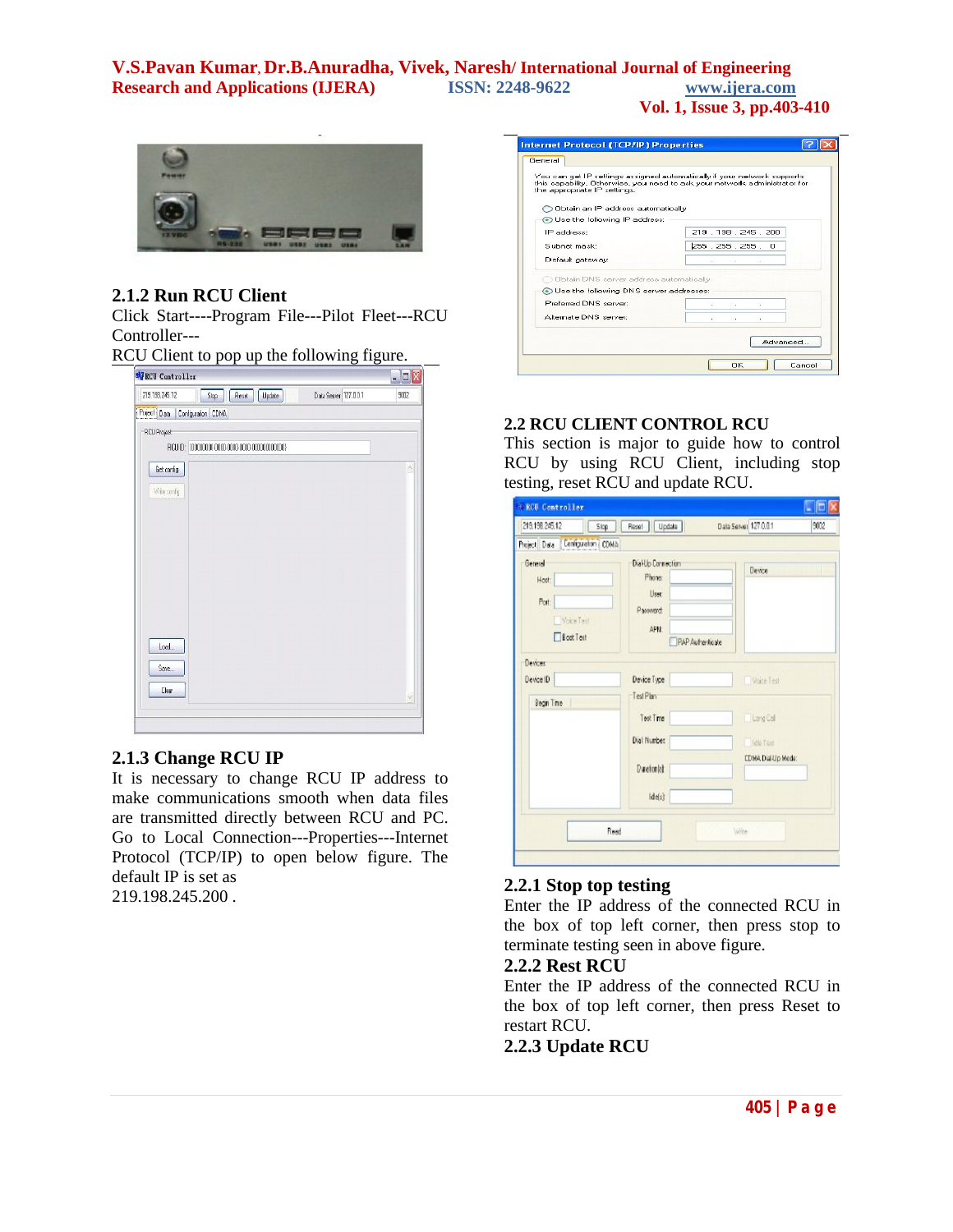To update RCU goes to above figure, in the up left box input the IP address of connected RCU, then press Update to choose updated file in \*.upg.

### **2.3 RCU CONFIGURATIONS**

In above section, operations to RCU, such as stop RCU test, reset RCU and update RCU, have been described. In this section we will guide you how to read and write RCU configurations, upload and download data files, get and write configurations and read the ESN of the CDMA handset and write MIN.

#### **2.3.1 Project**

The view and maintenance of server will be completed in Project page



| RCU ID       | The current RCU ID which is identical<br>with that in project file in server |
|--------------|------------------------------------------------------------------------------|
| Get Config   | Click it to get configurations file for<br>current RCU ID from server        |
| Write Config | Write new configurations file to the<br>current RCU configurations           |
| Load         | Import RCU configurations file                                               |
| Save         | Save the Get RCU configurations file                                         |
| clear        | Remove the content of current<br>configurations file                         |

The operations to the configurations files are followed the below steps:

Step1: enter server IP and corresponding port in Date Server in top right of above figure

Step2: ensure the connection between PC and server is OK.,

Step3: type the required RCU ID in RCU ID box Step4: click Get to show the configurations file in right box

Step5: click Load to import new configurations and click Save to store the current configurations to the appointed RCU.

## **2.3.2Data**

The following is the Data figure. You can view all test data files in RCU, and unnecessary data files are available to be deleted so as to save the free space. Furthermore, test data files are able to be stored to hard disk of local PC. In case data files can not be transmitted because of the network trouble, a storage path is set to store the data file, and latter data files are uploaded to other appointed server.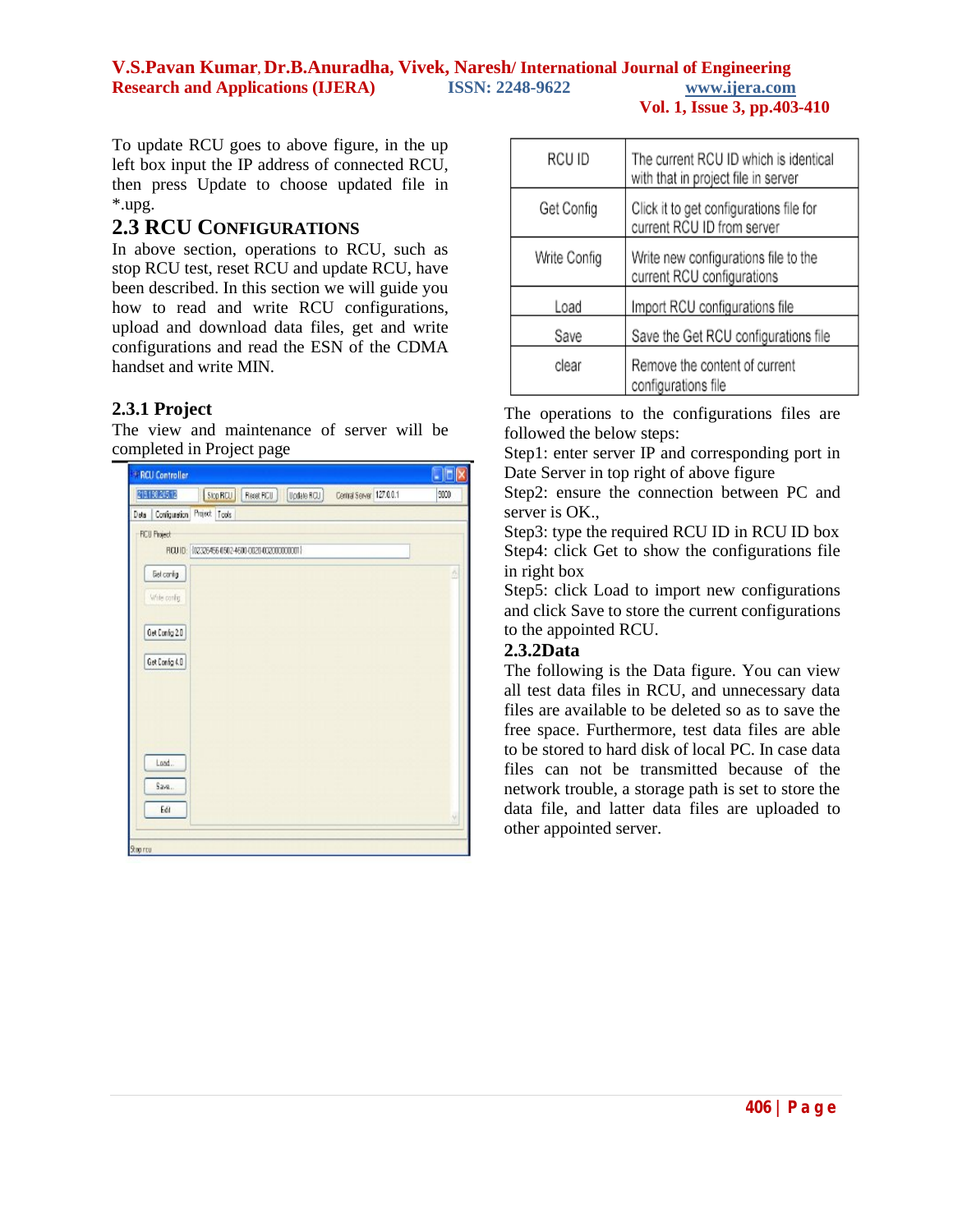| <b>EFRCU</b> Controller                                        |                             |              |               |                                             | $ \Box x$ |
|----------------------------------------------------------------|-----------------------------|--------------|---------------|---------------------------------------------|-----------|
| 219 19 8 245 12                                                | Stop.                       | Reset        | <b>Update</b> | Data Server 127.00.1                        | 9002      |
| Project Data   Configuration   CDMA                            |                             |              |               |                                             |           |
| Download                                                       |                             |              |               |                                             |           |
| Save Directory.<br>C:\Program Files\Dingit/Pilo                |                             | Flenane      | Length[Byte]  | Time(UTC)                                   |           |
| List<br>Read All                                               | Delete<br><b>Fleed Data</b> |              |               |                                             |           |
| Upload                                                         |                             |              |               |                                             |           |
| Add Fileks).                                                   | AddDit.                     | FielGMT)     | Fullmane      | size                                        | Newage    |
| Remove.<br>Send                                                | Dee.<br>Stop                |              |               |                                             |           |
| Reconnect for every file<br>Slow <------- Speed --------->Fast |                             |              |               |                                             |           |
|                                                                |                             |              |               |                                             |           |
|                                                                |                             | Filename     |               | The compressed original<br>file name in RCU |           |
|                                                                |                             | Length(Byte) |               | The size of original file                   |           |
|                                                                |                             | Time(11TCM)  |               | The time to generate the                    |           |

|          | Lengtn(Byte)      | The size or original file                                                                               |
|----------|-------------------|---------------------------------------------------------------------------------------------------------|
|          | Time(UTC)         | The time to generate the<br>original file                                                               |
| Download | Save<br>Directory | The path to store the<br>compressed original data<br>file in RCU                                        |
|          | List              | List all original files in RCU                                                                          |
|          | Delete            | Remove the selected<br>original files from RCU                                                          |
|          | Read All          | Read all original data files<br>to the appointed path                                                   |
|          | Read Data         | Read the selected original<br>data file to the appointed<br>path.                                       |
|          | File(GMT)         | The original file name after<br>uploaded and<br>decompressed it is named<br>as the current time in .msg |

|        | Full name                   | The compressed original<br>data file name before<br>uploading (.rcu)                                                                                                                                                            |
|--------|-----------------------------|---------------------------------------------------------------------------------------------------------------------------------------------------------------------------------------------------------------------------------|
| Upload | Size                        | The size of the original data<br>file                                                                                                                                                                                           |
|        | Message                     | The state during uploading:<br>Sending, OK, skip and Error                                                                                                                                                                      |
|        | Add files(s)                | Add the original data files<br>required to upload (.rcu)                                                                                                                                                                        |
|        | Add Dir                     | Add the file folder which the<br>original data files are stored                                                                                                                                                                 |
|        | Remove                      | Remove the selected<br>original data file                                                                                                                                                                                       |
|        | Clear                       | Remove all original data<br>files                                                                                                                                                                                               |
|        | Stop                        | Stop uploading original data<br>files                                                                                                                                                                                           |
|        | Send                        | Upload original data files to<br>server                                                                                                                                                                                         |
|        | Reconnect for<br>every file | Upload data files again. If<br>click it, first software will<br>check each data file, in<br>case one data file has been<br>transmitted completely, the<br>file will be skipped, or else it<br>will be uploaded<br>continuously. |
|        | Speed                       | Adjust the upload speed.                                                                                                                                                                                                        |

#### **Download**

.

Please follow the below steps if you want to edit or read the data files in RCU.

Step1: enter RCU IP: 219.198.245.12 in top left and change PC IP to 219.198.245.200.

Step2 connect RCU and PC using standard network wire.

Step3 press List to show all data files in RCU in right box, including file name, length, and time.

Step4 click Read All to store all data files in RCU to the appointed path.

Step5 click Delete to remove the data files in RCU Upload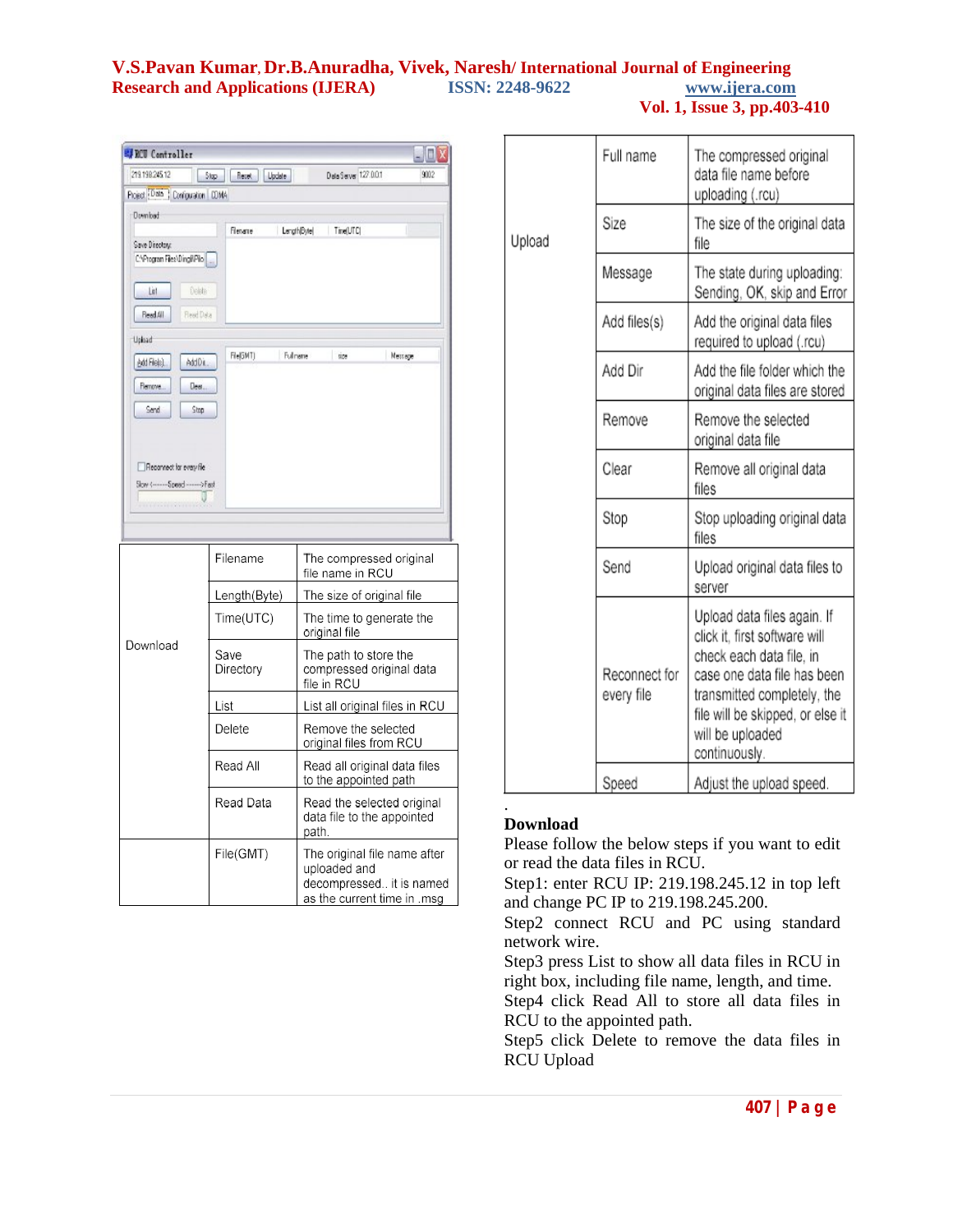**Vol. 1, Issue 3, pp.403-410**

Please follow the below steps to upload data files to server from PC.

Step1 enter server IP and corresponding port which is used to receive data file in Data Server. Step2 connect PC to internet and ensure the normal communications.

Step3 click Add File or Add Dir to add uploaded data files

## **2.3.3 Configuration**

This section provides the functions to view and modify the configurations file in RCU.

|                         |                             |                                                        |            |                         | $\Box$ by |
|-------------------------|-----------------------------|--------------------------------------------------------|------------|-------------------------|-----------|
| 219.193,245.12          | StopROJ                     | Reset ROJ                                              | Update RCU | Central Server 127.0.01 | 9000      |
| Data                    | Configuration Project Tools |                                                        |            |                         |           |
| General<br>Host<br>Pet: |                             | Dial-Up Connection<br>Phone<br>Uset<br>Password<br>APN |            |                         |           |
|                         |                             |                                                        |            |                         |           |

|            | Host     | The data server IP address                                                            |
|------------|----------|---------------------------------------------------------------------------------------|
| General    | Port     | The corresponding port                                                                |
|            | Phone    | The dial-up number                                                                    |
| Dial-up    | User     | The dial-up user name                                                                 |
| Connection | Password | The password of dial-up user                                                          |
|            | APN      | The APN for data call                                                                 |
| Read       |          | Click it to read the configurations<br>file in RCU                                    |
| Write      |          | Click it to write the modified<br>configurations to the configurations<br>file in RCU |

## **2.3.4 CDMA**

The major functions in this section are to read ESN of CDMA handset and write MIN. The following is the figure

| <b>MIRCU Controller</b>         |                                 |                       | $\blacksquare$ $\blacksquare$ $\times$ |
|---------------------------------|---------------------------------|-----------------------|----------------------------------------|
| 219.198.245.12                  | <b>Bank</b><br>Stop  <br>Update | Data Server 127.0.0.1 | 9002                                   |
| Project Data Configuration CDMA |                                 |                       |                                        |
| SIM Tool                        |                                 |                       |                                        |
| ESN                             | <b>Read ESN</b>                 |                       |                                        |
| MN                              | Wike NIN                        |                       |                                        |
|                                 |                                 |                       |                                        |
|                                 |                                 |                       |                                        |
|                                 |                                 |                       |                                        |
|                                 |                                 |                       |                                        |
|                                 |                                 |                       |                                        |
|                                 |                                 |                       |                                        |
|                                 |                                 |                       |                                        |
|                                 |                                 |                       |                                        |
|                                 |                                 |                       |                                        |
|                                 |                                 |                       |                                        |
|                                 |                                 |                       |                                        |
|                                 |                                 |                       |                                        |
|                                 |                                 |                       |                                        |
|                                 |                                 |                       |                                        |
|                                 |                                 |                       |                                        |

| ESN | The number used to mark the mobile device only |
|-----|------------------------------------------------|
| MIN | The identifier of mobile device                |

## **Read ESN**

Click Read ESN to show the ESN of CDMA handset in the left

box in the state that test stops

## **Write MIN**

First write the MIN in the left box and then press Write MIN.

# **3. TROUBLE SHOOTING**

## **3.1 RCU PROBLEMS**

1. Operator name: Each RCU channel is assigned an operator name in the test plan, and the operator name is added to the test data during decompression after receipt from the RCU. It is essential that the names correlate prior to data collection otherwise the statistics calculations will be invalid Modification of any Test Plan does not require the restarting of any related service.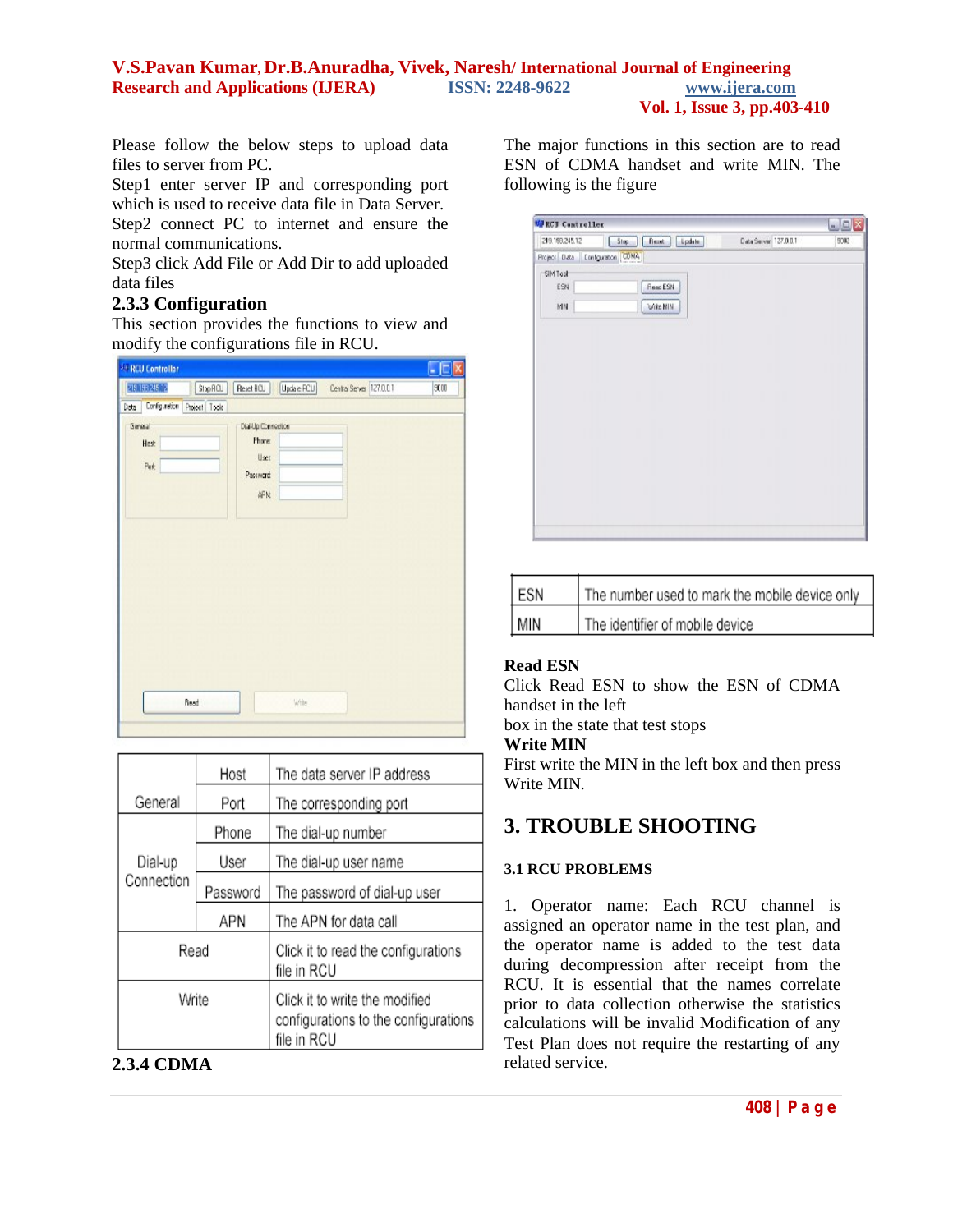**Vol. 1, Issue 3, pp.403-410**

If the Phone Numbers and Service Provider are changed in the RCU Information, all Fleet service must be stopped and restarted. Other changes to RCU settings, including modifications to test plans, do not require service restart.

2. The RCU Device Model name defined in the RCU Information is an identifier for decoding. Subsequent changes will cause problem in RCU data collection.

a) If an error occurs in an RCU connection with a server (e.g. the wrong IP or dial phone number is configured in the RCU), an SMS with the correct information can be sent to the RCU modem to correct the setting. SMS information may change one or multiple items each separated by the Enter (Return) symbol. Setup corrections are defined below:

A) IP address

B) Port number

C) APN information

D) Dial phone number

E) User name

F) Password

G) 1 | 0 indicates the PAP dial mode

3. If an RCU is seen, or suspected, to be malfunctioning when examining data on the Web Client, (eg no data upload, showing offline, frequent disconnects), follow the recommendations listed below:

a) Logon to Fleet Web Client

b) Click on Operation page.RCU, select problem RCU, click Restart RCU

c) If resetting RCU remotely fails, then turn-off RCU power supply, wait for 3-5 minutes and turn-on RCU again.

d) If RCU is still not working after b) and c), the next step is to stop all Fleet services on the Central server, then restart them again.

e) If d) fails it is recommended to restart the Data Server PC server.

4. Upgrade RCU Log on to Fleet Web Client' Maintenance .RCU Information.select the RCU to be upgraded.

| <b>Filot finald.D</b>                                                                                                                                                                                                                                |                                                                                                                                                                                                                                                                                                                                                                                                                                                                                     |                                                                              | <b>Brookly Chairman Marine</b>                                           |
|------------------------------------------------------------------------------------------------------------------------------------------------------------------------------------------------------------------------------------------------------|-------------------------------------------------------------------------------------------------------------------------------------------------------------------------------------------------------------------------------------------------------------------------------------------------------------------------------------------------------------------------------------------------------------------------------------------------------------------------------------|------------------------------------------------------------------------------|--------------------------------------------------------------------------|
|                                                                                                                                                                                                                                                      | Suites Report Committee Committee Mandate                                                                                                                                                                                                                                                                                                                                                                                                                                           |                                                                              |                                                                          |
| ö<br>E PTP fisher<br>E PTP 02<br>Il PTP Vodatorie<br>E 1899 091 1529<br>III Test Ran<br>E dut<br>E to trioble<br>E to solut<br>Scitt <sup>1</sup><br>If the endeforce.<br>IF 1000e 0911529<br>IF 1000e 0911590<br>G. Bouleformation<br>LT1-<br>$=12$ | Fire - No. peters the salary<br><b>SUITAFREE</b><br><b>BOU Manuel T2</b><br>E Test date Hypnitz<br>That while RCU sturt<br>PI Test while connected same<br>Speciment to be plan: in the mobiles of BCU<br><b>STORAGE</b><br>ST Teminizing text plan immediately stud down RIOJ power when all modules in the RIOJ are besk to life mede<br>C: Tax of pour when the modules are back to ide mode:<br>Sanari informations<br><b>Outlaced Same: DES 384 171 101</b><br>Abstrate Series | Send Department for the content of the con-<br><b>Barristo</b><br><b>Bar</b> | CONTINUES.<br>œ<br><b>E</b> province<br><b>ZAI Dimmy</b><br>Detex Device |
| NAFA0183<br>WEEKS<br>Custopre entrol:<br>QuelcommWCE<br>IS LTS<br><b>FARMOTES</b><br>WOMDA                                                                                                                                                           | Gillartski spotoda solbeate<br>Saw # 212 294 171 101<br><b>UnerFlame</b> Jayman<br>Vanjas Nander E-3.23<br>The war incontrol<br>Tast constron based on GPG<br>E Tending while books OPT.                                                                                                                                                                                                                                                                                            | Save Par (2)<br><b>Danvery Free</b><br>Usiarada Pilacingsgrade.cpd           |                                                                          |

Check the box labelled "Remote upgrade software", and fill in all related server information. The RCU will download the upgrade software through FTP PASV download.

1. Direct connect transfer of RCU test data can be implemented as follows:

A) Connect the RCU and computer using an RCU connect internet cable (Ethernet crossover) B) Assign computer IP address as 219.198.245.10

C) Turn-on the RCU, Run RCUClient software on the computer, select Data TAB and click on the List button to display the list of data files in the RCU. Select the data files to be downloaded, then click Read Data button (Read all for downloading all data files).

Note: The downloading process may take few minutes, the software application will not respond to any request during the period

| 219.198.245.12<br>Stop                     | <b>Reset</b> | Update       | <b>Data Server 127.00.1</b> | 9000    |
|--------------------------------------------|--------------|--------------|-----------------------------|---------|
| Project Date<br>Configuration Tools        |              |              |                             |         |
| Download                                   |              |              |                             |         |
|                                            | Filenanie    | Length(Byte) | Time(UTC)                   |         |
| Save Directory:                            |              |              |                             |         |
| E: UyWww.lef-leetSources\E                 |              |              |                             |         |
|                                            |              |              |                             |         |
| Delete<br>List                             |              |              |                             |         |
| Read Data<br>ReadAll                       |              |              |                             |         |
|                                            |              |              |                             |         |
| Upload                                     |              |              |                             |         |
| Add File[s].<br>Add Dir                    | FielDMTI     | Fullmane     | size                        | Message |
| Flemove<br>Clear.                          |              |              |                             |         |
|                                            |              |              |                             |         |
| Send<br>5 <sub>log</sub>                   |              |              |                             |         |
| Connect STS<br>Disconn STS                 |              |              |                             |         |
|                                            |              |              |                             |         |
| Vikinop Buffer<br>Reconnect for every file |              |              |                             |         |
| Slow <-------- Speed ---------->Fast       |              |              |                             |         |
|                                            |              |              |                             |         |
|                                            |              |              |                             |         |

D) Disconnect the RCU, Turn-off RCU power (RCU may be activated to upload data to data server by RCU client software through the computer LAN connection)

E) The next step is to transfer RCU data from the local computer to data server. In RCU client –Data page, click Add Files/Add Dir in Upload